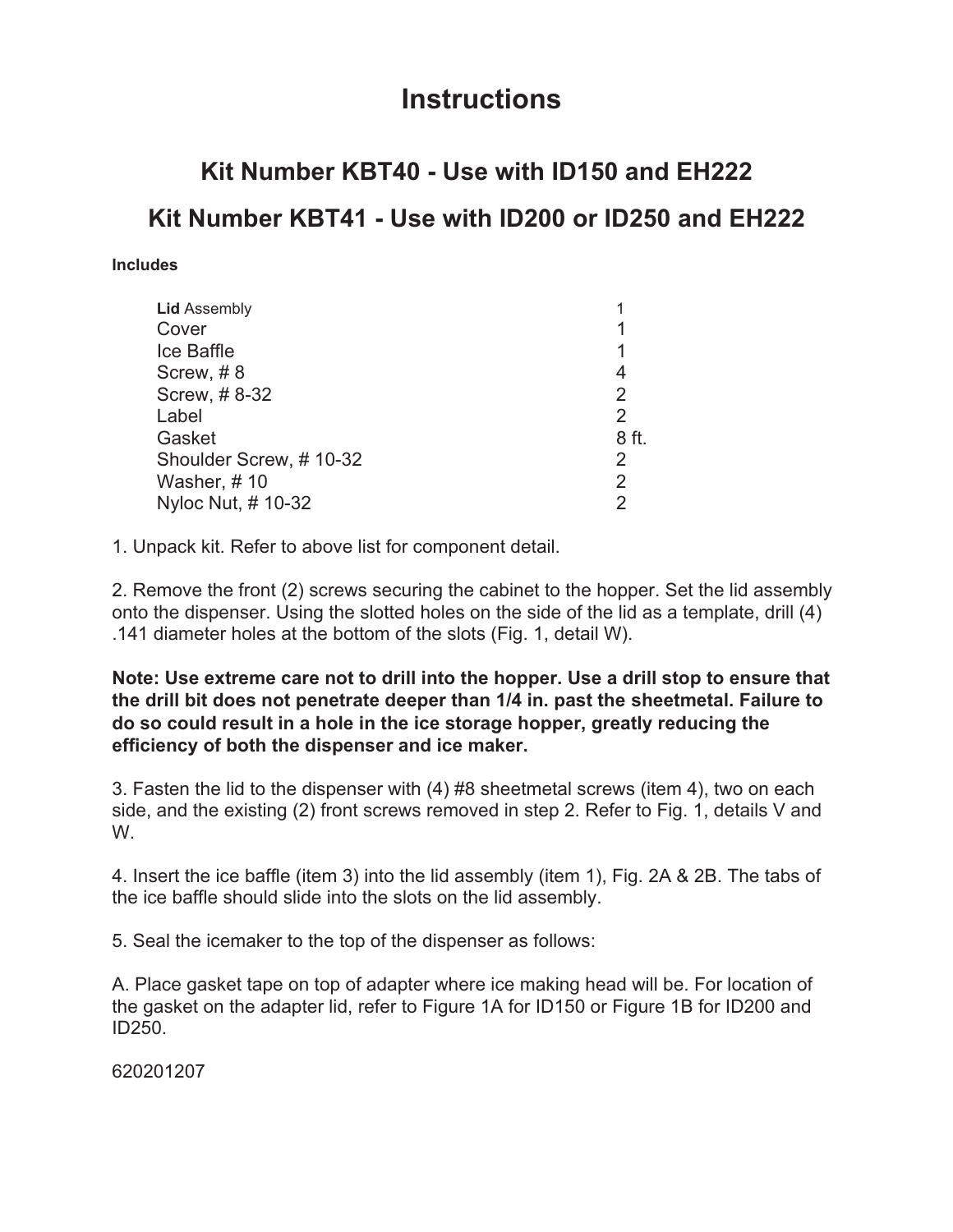- B. Lift and place the ice maker onto the lid and position it as required.
- C. Secure the ice maker to the lid with two #8-32 screws (item 5) as shown in Figure 3.
- 6. Follow the ice maker manufacturer's instructions to complete the installation of the ice maker.
- 7. Secure the manual fill cover (item 2) to the adapter lid (item 1) with the (2) shoulder screws (item 8), washers (item 9), and locknuts (item 10) as shown in Fig.1. Check for proper operation of the manual fill cover by opening and closing the cover. The cover latch should engage in the full open position and hold the cover open. Pull the red knob on the latch to release the cover.
- 8. Apply the labels on the front of the cover.

i.

 $\frac{1}{2}$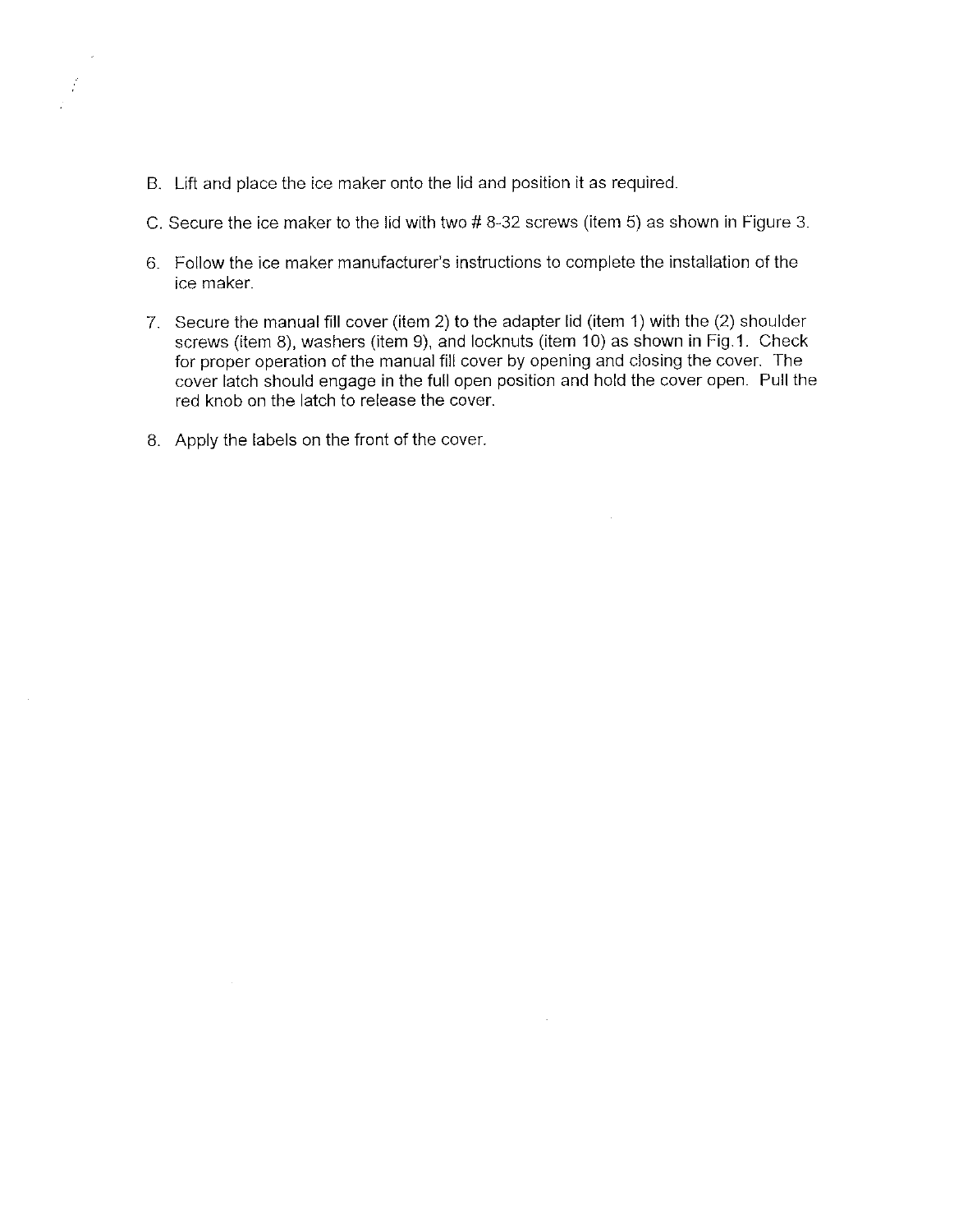

 $FIG. 1$ 

 $\Delta \sim 1$ 

 $\frac{1}{2}$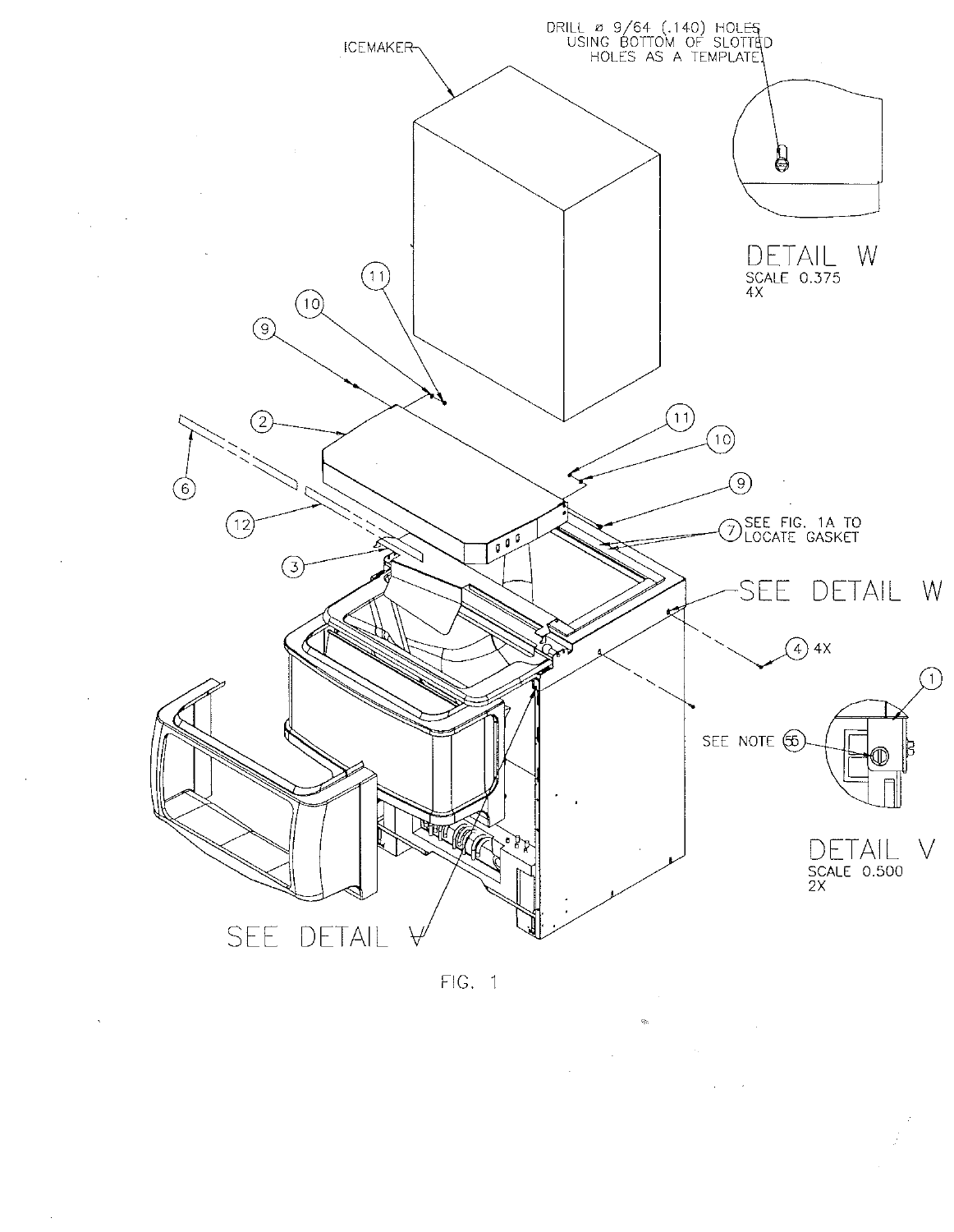





 $FIG. 3$ 

FIG. 2b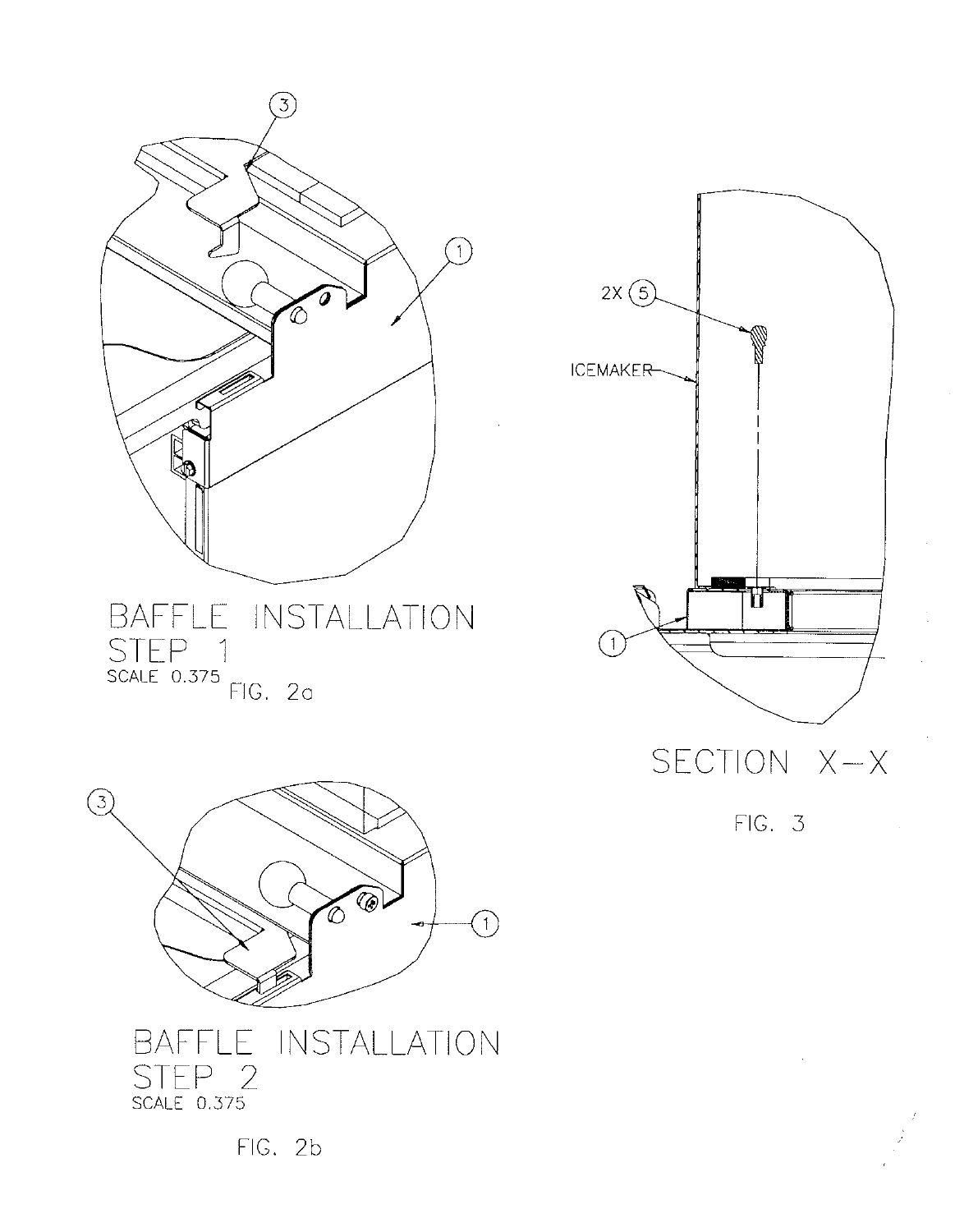

 $\frac{1}{2}$ 



| <b>Gasket Lengths</b> |                                 |                                                                                           |  |
|-----------------------|---------------------------------|-------------------------------------------------------------------------------------------|--|
| <b>Location Code</b>  | Use At                          | Cut to Length                                                                             |  |
| A - need 2            | Front or Back                   | 221/8"                                                                                    |  |
| B - need 2            | Sides                           | $12\frac{1}{2}$                                                                           |  |
| ∥ C - need 1          | Center Front<br>_______________ | 19.5/8"<br>www.community.com/community/community/community/community/community/community/ |  |

 $\overline{\phantom{a}}$